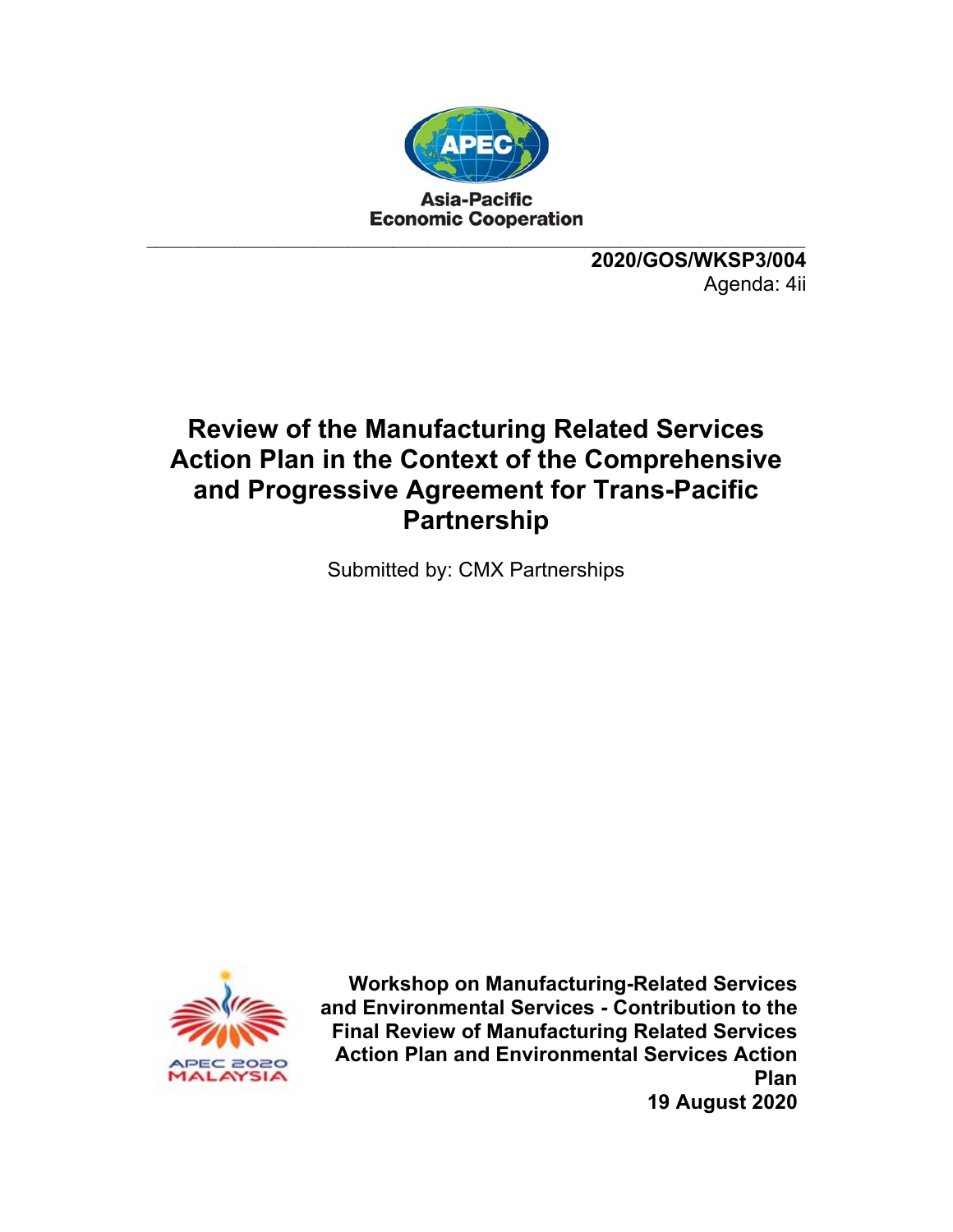# REVIEW OF THE MSAP IN THE CONTEXT OF THE CPTPP

Workshop on Manufacturing-related Services Mr. Juan Navarro| August 2020

1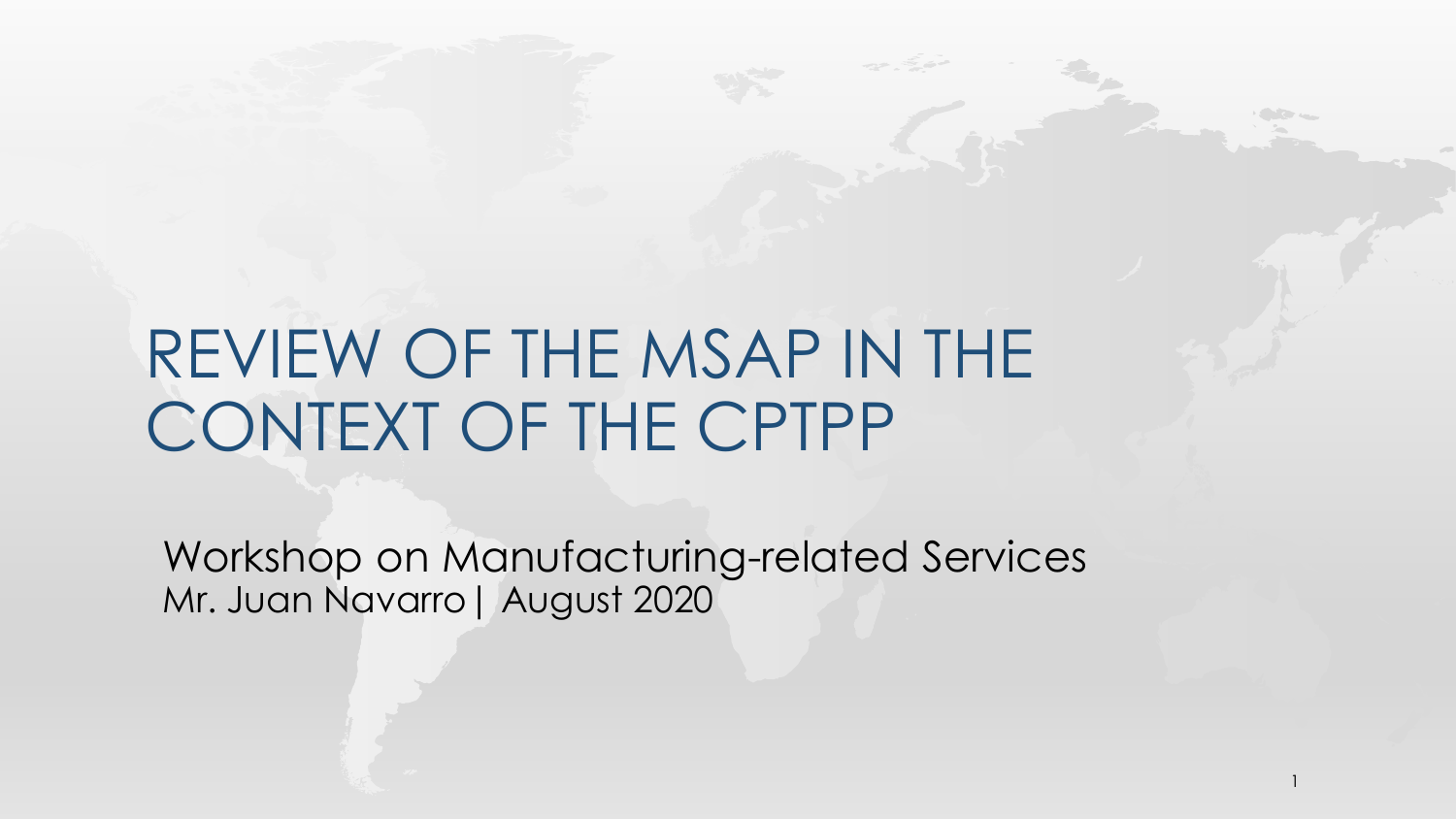# INTRODUCTION

- I. The global pandemic has altered everything, from the way we buy and sell to the way we work and live.
- II. The pandemic has impacted the global economy and international trade with such force that analytical projections are not encouraging at all.
- III. In this context of global uncertainty, I would like to quote some words from the *COVID-19 report* presented by *ABAC*: "No single economy has the solution to the pandemic and its public health, social and economic consequences, but sharing experiences, keeping markets open and working together will achieve the best outcomes for us all." For this reason, remaining true to APEC values and principles will be critical to overcome this global crisis.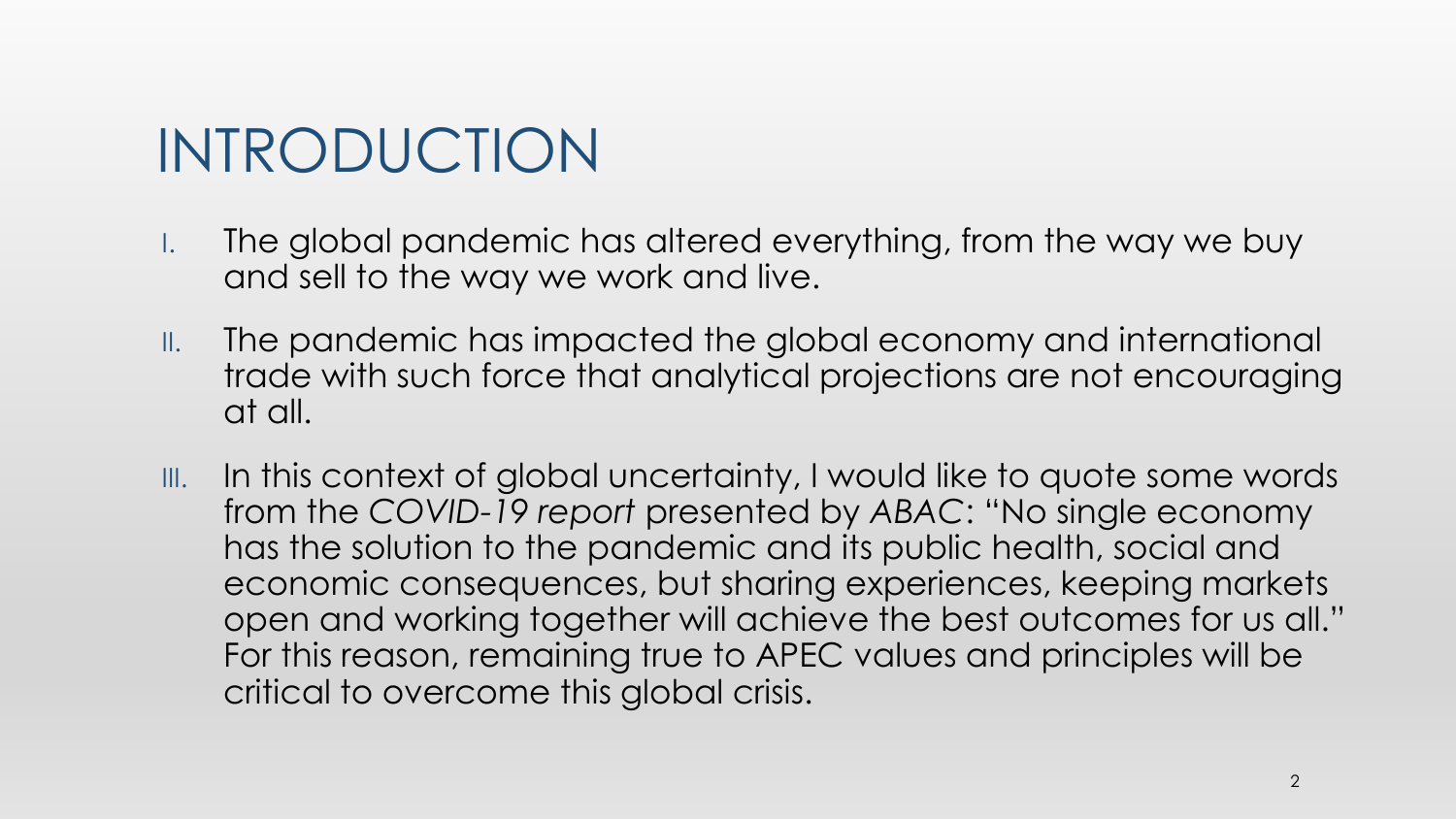# TABLE OF CONTENTS

- I. Relevance of Services
- II. Comparative analysis of the MSAP and the CPTPP
	- ➢ Key Action Agenda
	- ➢ Cooperation and Capacity Building
- III. CPTPP Provisions for considering in the MSAP post 2020
- IV. Recommendations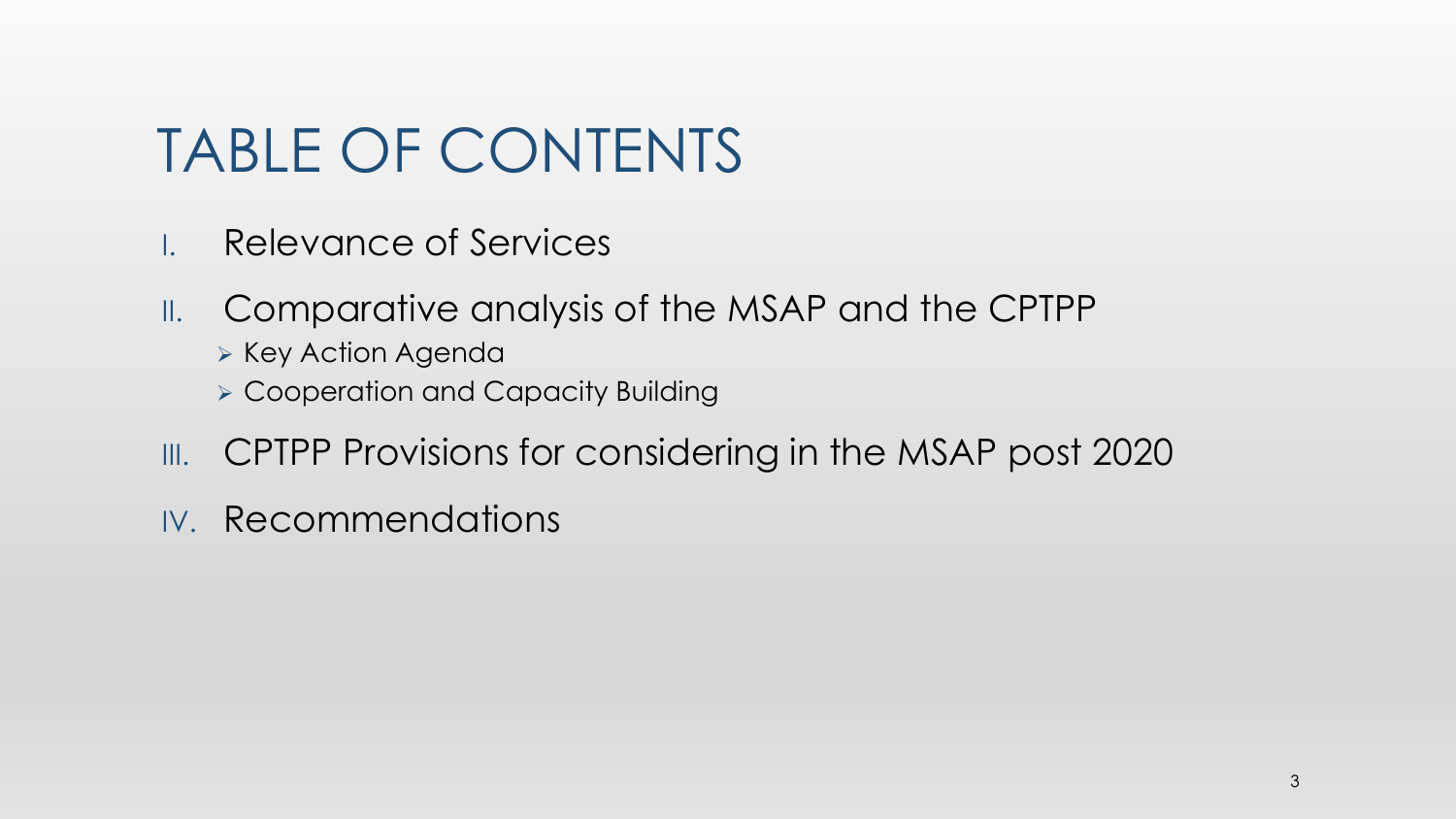## I. RELEVANCE OF SERVICES

- Services are a source of competitiveness and productivity for manufacturing due to their strong integration that has a positive impact all along regional and global supply chains.
- It is widely accepted that open, strong and competitive service sectors are important drivers of creation of employment and economic development.
- The contribution of Services in international trade is meaningful.

#### SHARE OF SERVICES IN VALUE-ADDED TERMS (2016)

**Foreign services value added share of gross exports 2016** 



Papua New Guinea (member of APEC) is not included in the TiVA database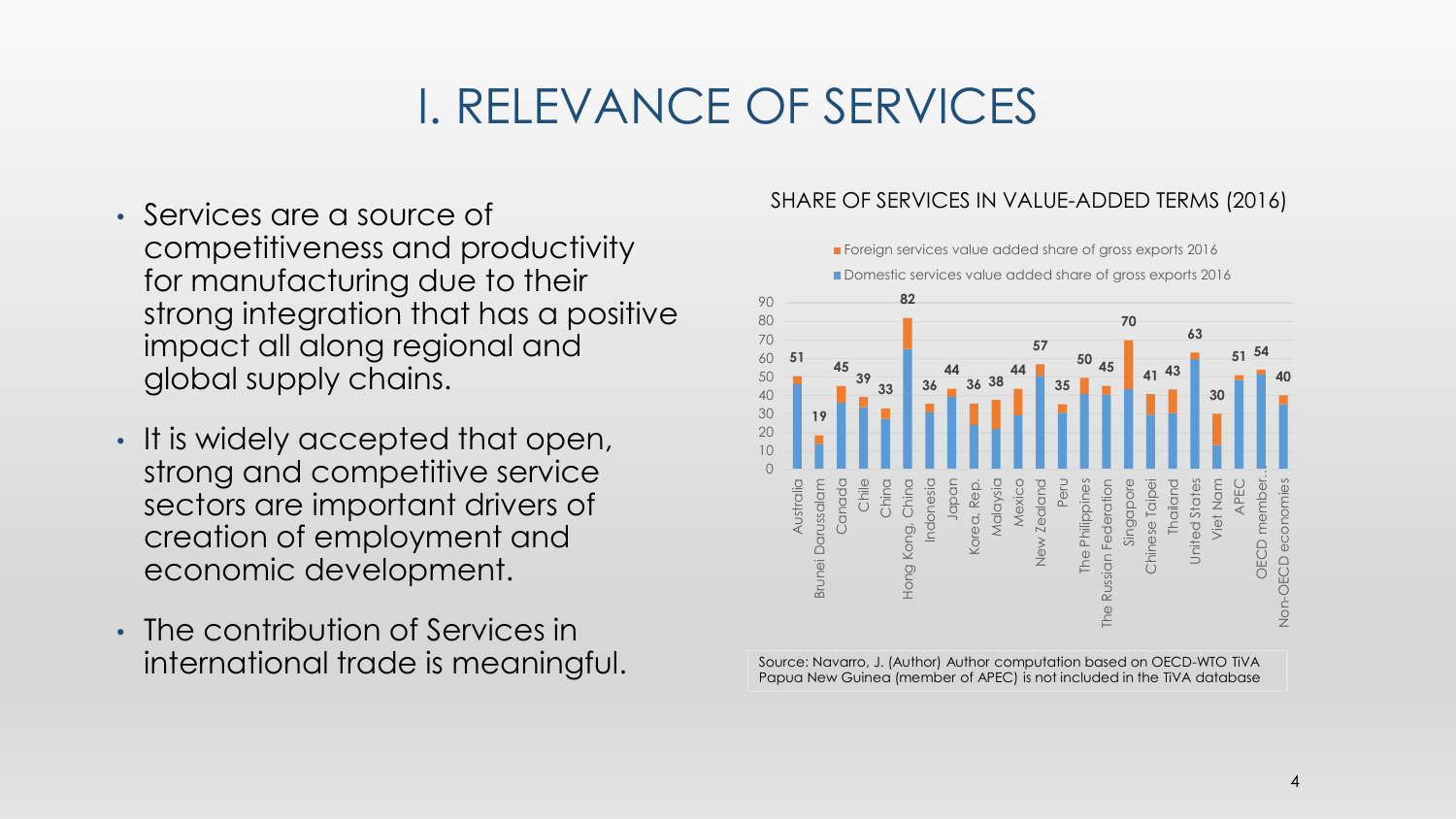### II. COMPARATIVE ANALYSIS OF THE MSAP AND THE CPTPP *FRAMEWORK*

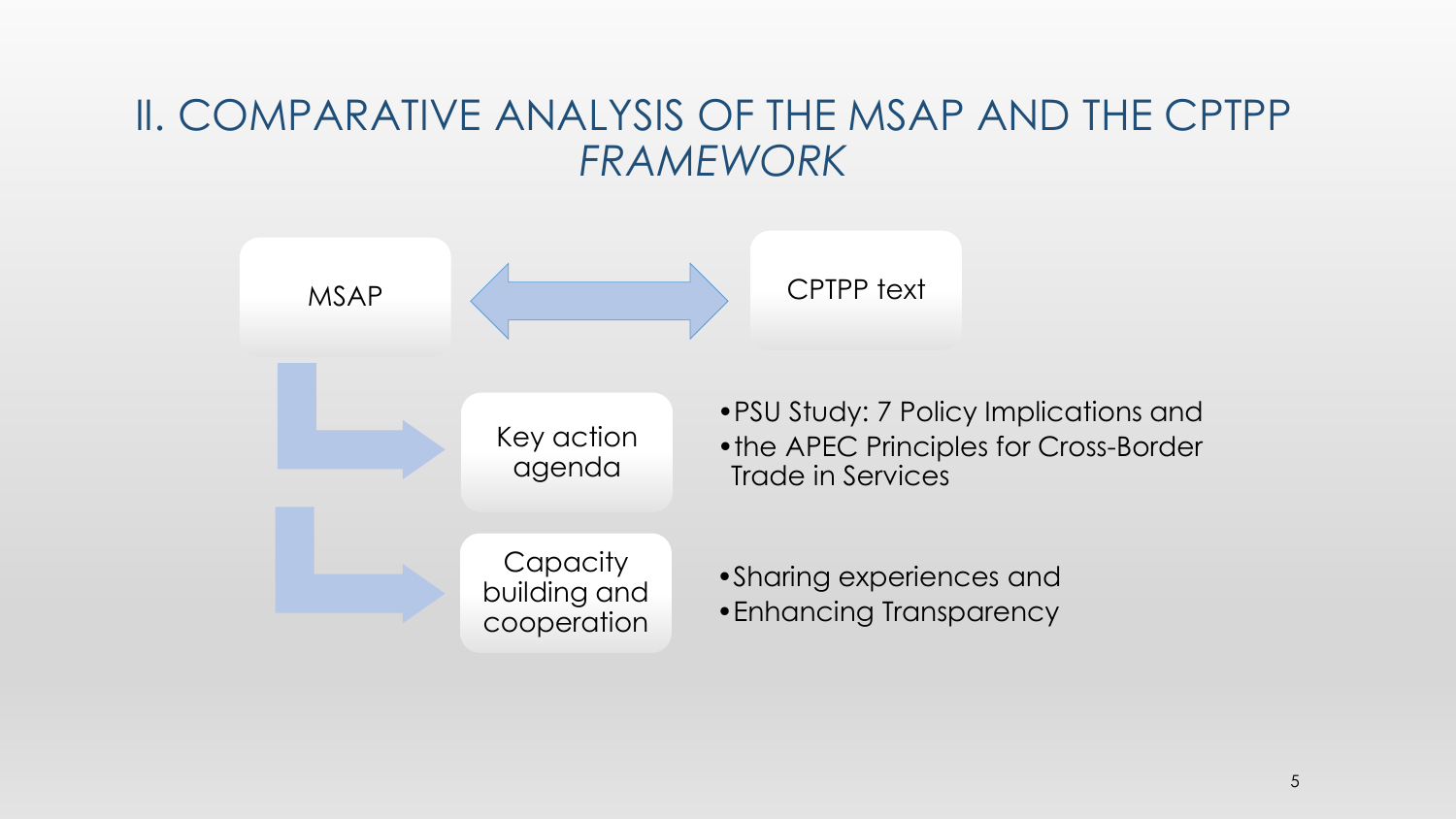## II. COMPARATIVE ANALYSIS OF THE MSAP AND THE CPTPP *KEY ACTION AGENDA*

| <b>MSAP (Key Action Agenda)</b>                                  | <b>CPTPP</b>                                                                                                                                                                                                                                                                                                                                                                                                                                                                       |
|------------------------------------------------------------------|------------------------------------------------------------------------------------------------------------------------------------------------------------------------------------------------------------------------------------------------------------------------------------------------------------------------------------------------------------------------------------------------------------------------------------------------------------------------------------|
| Investment policy<br>inconsistencies                             | Chapter 9 "Investment" addresses these inconsistencies such as non-discrimination, minimum standard of treatment,<br>national treatment, and most-favoured nation treatment. the CPTPP was negotiated on the basis of a negative list for<br>both services and investment which offers a number of significant benefits for businesses.                                                                                                                                            |
| Labour-related restrictions                                      | Chapter 12 "Temporary entry for business persons" includes strong commitments to offer streamlined procedures for<br>temporary entry applications under a framework of transparency that aims to reduce delays for trade and investments.                                                                                                                                                                                                                                          |
| Localization and human<br>capital constraints                    | the CPTPP provides an effective answer to avoid requirements for local content. For example, Article 9.10 forbids the<br>Parties from demanding a quantity of "performance requirements" on investors.                                                                                                                                                                                                                                                                             |
| SMEs in GVCs and<br>standards conformity                         | Provisions in Chapter 24 aim to provide a valuable framework in benefit of SMEs to ensure that they have information<br>available to make the best decisions to manage their business in the context of the CPTPP.<br>Chapter 22 recognizes that in order to promote regional integration and competitiveness, CPTPP Parties must promote<br>tools to support and strengthen the development of regional supply chains.                                                            |
| <b>Intellectual Property</b>                                     | Chapter 18 of the CPTPP offers updated measures in a broad range of IP Rights categories, including trademarks,<br>copyrights and patents to industrial designs, geographical indications, trade secrets and more.                                                                                                                                                                                                                                                                 |
| Infrastructure bottlenecks                                       | Article 23.3 recognizes that "broad-based economic growth" demands firm commitment by their authorities to "invest<br>in public infrastructureand foster entrepreneurship and access to economic opportunity." The CPTPP encourages<br>dialogue and collaboration on infrastructure issues that can be beneficial to foster regional competitiveness.                                                                                                                              |
| Government services and<br>trade policy affecting<br>goods trade | In the CPTPP text, there are several provisions that test the commitment from the Parties to promote trade and<br>investments under a predictable framework based on principles such as transparency, inclusiveness, sustainable<br>development, fair competition, non-discrimination and cooperation; for instance, article 5.1 establishes that the Parties<br>shall guarantee that its customs procedures are applied in a way that is transparent, consistent and predictable. |
| the APEC Principles for<br>Cross-Border Trade in<br>Services     | The CPTPP includes most of these APEC principles along its text including those related to promote open services<br>markets, to enhance regulations, to improve transparency and predictability and to facilitate services delivered either<br>through the presence of Natural Persons or electronically.                                                                                                                                                                          |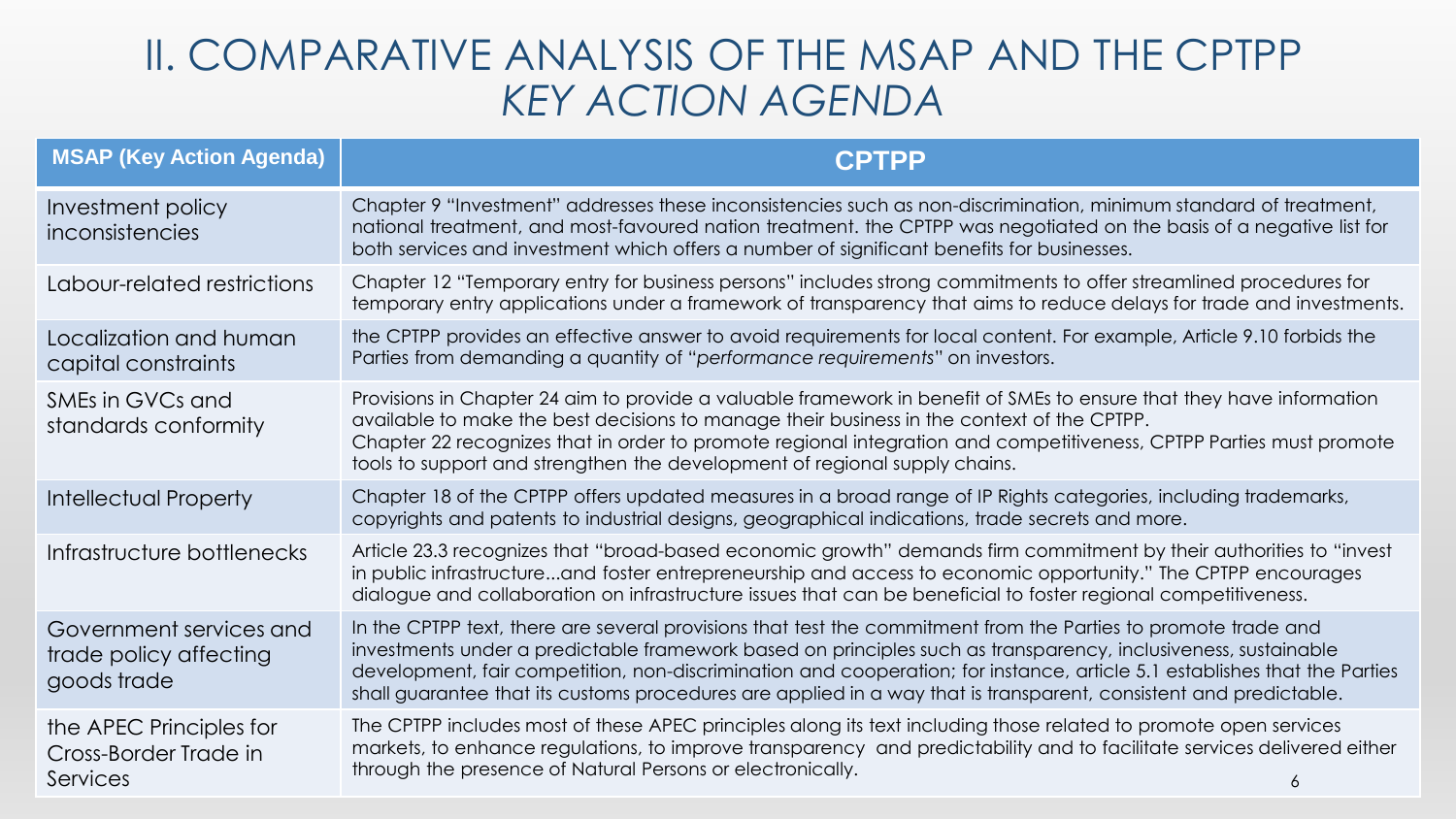## II. COMPARATIVE ANALYSIS OF THE MSAP AND THE CPTPP *CAPACITY BUILDING AND COOPERATION*

#### **Sharing experiences**

- the CPTPP preamble states clearly the will of the Parties to boost further regional economic integration and collaboration with each other and to work together to "strengthen the bonds of friendship and cooperation between them and their peoples."
- In Chapter 21 "Cooperation and capacity building" of the CPTPP, the Parties highlight the relevance of joint efforts and supporting each other in order to succeed in the implementation of the agreement and to reap the economic benefits of the CPTPP.

#### **Enhancing Transparency**

- Transparency is a core principle in the CPTPP text and this is shown not only in the extensive reference to this concept throughout the agreement, but also in the inclusion of the stand-alone chapter titled Transparency and Anti-corruption (Chapter 26).
- the MSAP defines another way to promote cooperation, the development of indices that assist in measuring trade restrictiveness in services. However, the CPTPP text does not include a specific provision that addresses the design of these kinds of indicators.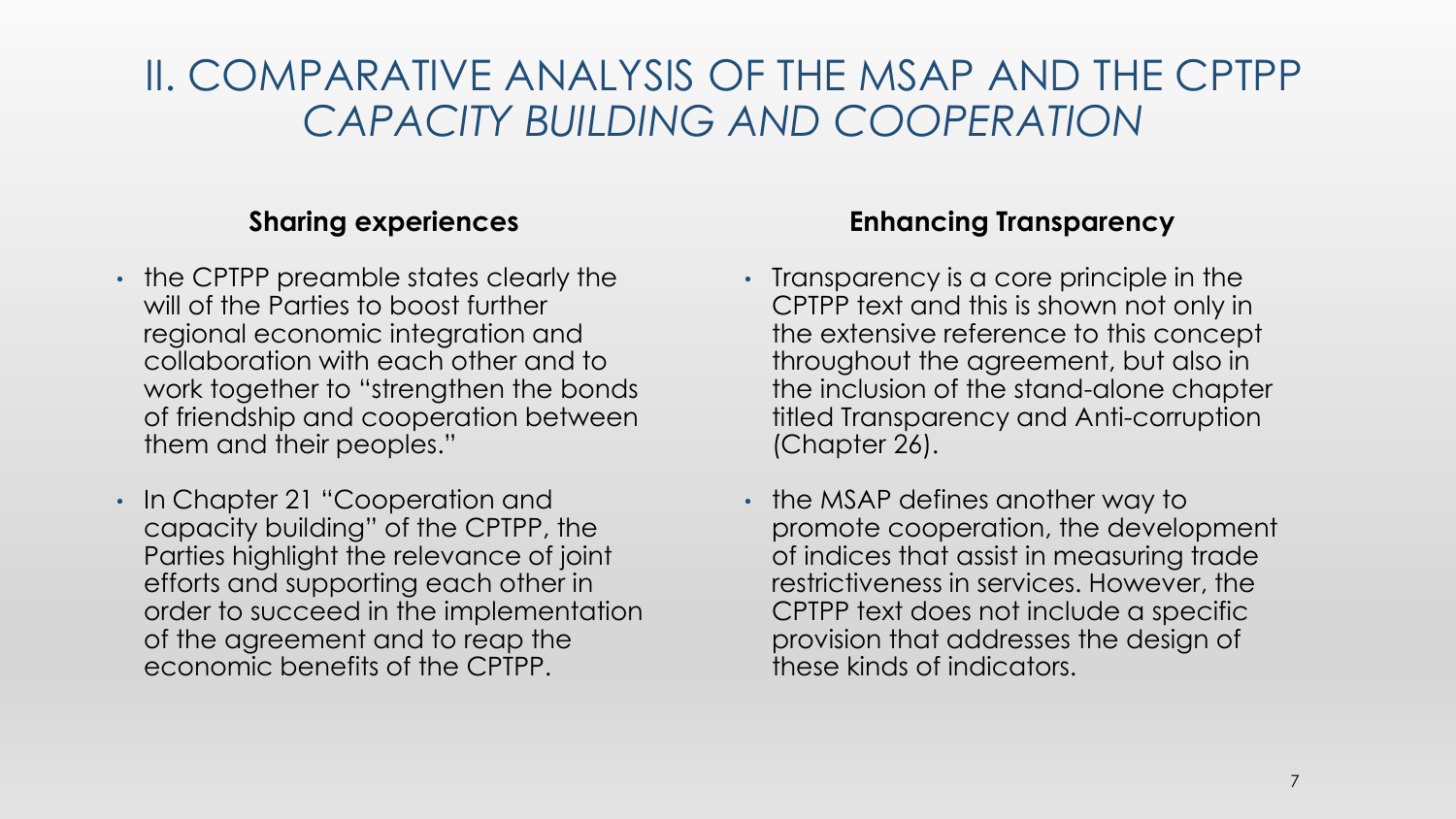## III. CPTPP PROVISIONS FOR CONSIDERING IN THE MSAP POST 2020

#### **CPTPP**

#### **Cross-Border Trade in Services**

Chapter 10 takes a broad approach to cross-border trade in services including provisions on national treatment, most-favourednation treatment, market access, local presence and transparency. Art. 10.8 states that Parties shall ensure that all measures of general application affecting trade in services are managed impartially.

#### **Temporary Entry for Business Persons**

Chapter 12 offers good reference to improve access for business persons engaged in the delivery of services , trade of products or undertaking investments.

#### **Competition law**

Some of the most important principles of chapter 16 (Competition Policy) are the provisions related to anti-competitive activities, nondiscrimination, transparency and procedural fairness. Article 16.1 establishes that all the Parties shall adopt or have domestic competition laws that prescribe anti-competitive business practices.

#### **Cooperation and Capacity Building**

There are 20 relevant clauses from 18 different CPTPP chapters related to cooperation and capacity building activities that would be a good reference to extend the scope of the MSAP post 2020.

| <b>CPTPP Chapter</b>                                                      | <b>CPTPP</b> articles on<br>cooperation and Capacity Building                   |
|---------------------------------------------------------------------------|---------------------------------------------------------------------------------|
| Ch. 5: Customs Administration and Trade<br>Facilitation                   | Art. 5.1: Customs cooperation                                                   |
| Ch. 8: Technical Barriers to Trade                                        | Art. 8.9: Cooperation and Trade Facilitation                                    |
| Ch. 10: Cross-Border Trade in Services                                    | Annex 10-A: Professional Services                                               |
| Ch. 12: Temporary Entry for Business<br>Persons                           | Art. 12.8: Cooperation                                                          |
| Ch. 14: Electronic Commerce                                               | Art. 14.15 Cooperation & 14.16: Cooperation on<br><b>Cyber Security Matters</b> |
| Ch. 15: Government Procurement                                            | Art. 15.22: Cooperation                                                         |
| Ch. 16: Competition Policy                                                | Art. 16.4 Cooperation & 16.5 Technical Cooperation                              |
| Enterprises<br>Ch. 17: State-Owned<br>and<br><b>Designated Monopolies</b> | Art. 17.11: Technical Cooperation                                               |
| Ch. 18. Intellectual Property                                             | Art. 18.13: Cooperation Activities and Initiatives                              |
| Ch. 19: Labour                                                            | Art. 19.10: Cooperation                                                         |
| Ch. 20: Environment                                                       | Art. 20.12: Cooperation Frameworks                                              |
| Ch. 21: Cooperation and<br>Capacity<br><b>Building</b>                    | Art. 21.2: Areas of Cooperation and Capacity Building                           |
| Ch. 22: Competitiveness and Business<br>Facilitation                      | Art. 22.3: Supply Chains                                                        |
| Ch. 23: Development                                                       | Art. 23.4: Women and Economic Growth                                            |
| Medium-Sized<br>Ch.<br>24:<br>Small<br>and<br>Enterprises                 | Art. 24.1: Information Sharing                                                  |
| Ch. 25: Regulatory coherence                                              | Art. 25.7: Cooperation                                                          |
| Ch. 26: Transparency and Anti-corruption                                  | Art. 26.9: Application and Enforcement<br>Anti-<br>of<br>Corruption Laws        |
| Ch. 28: Dispute Settlement                                                | Art. 28.2: Cooperation                                                          |

Note: Elaborated by Navarro, J (author) Source: Text of the CPTPP agreement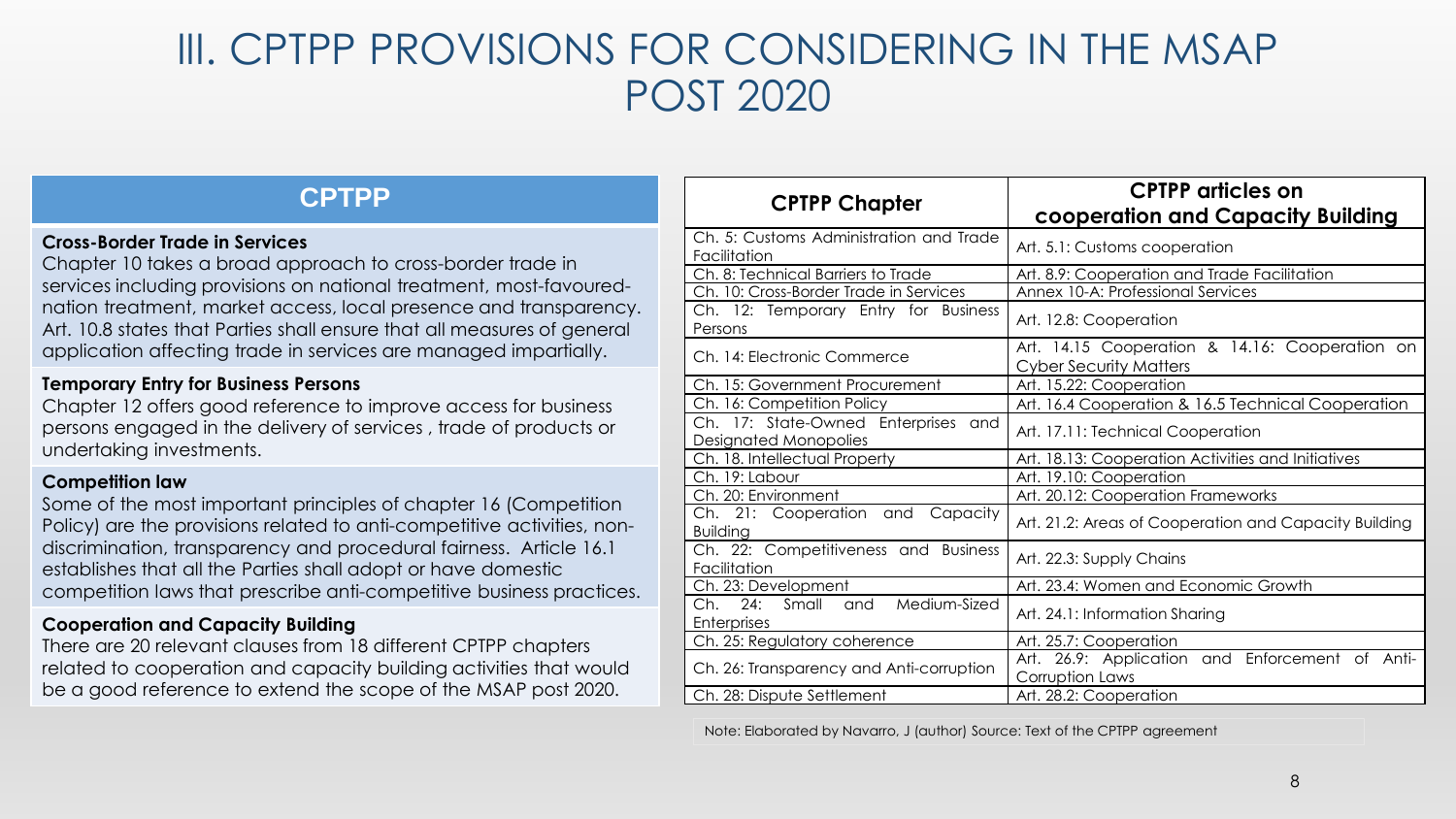## IV. RECOMMENDATIONS

- The MSAP post 2020 should remain true to their origins and incorporate strong elements to promote a free, open, fair, non-discriminatory, transparent and predictable trade and investment environment by leveraging on digital connectivity, refraining from imposing new obstacles to trade and investments, facilitating even more cross border trade in services, and supporting collective efforts to engineer a more resilient and inclusive multilateral trading system. Improving, updating and readdressing the MSAP post 2020 by considering the new reality should be prioritized by APEC economies.
- The current global pandemic has added high levels of uncertainty, but it has also carried with it an opportunity for APEC economies to play a leadership role and come together to make use of their vast experience and resilience in order to overcome this emergency. For the next stage of the MSAP, APEC economies may want to define together a specific set of statistics that could be utilized to measure progress under the action plan and capture the impact of services in manufacturing.
- Creating awareness of the close relationship and interaction between manufacturing and services into global supply chains should be promoted as an ongoing objective in the MSAP. Likewise, understanding the different kinds of business models that services suppliers are using to operate and engage in regional and global markets with a view to providing effective solutions should be highlighted. High-standard regulations and comprehensive solutions in manufacturing-related services may contribute to economic recovery and set out the foundations for the eventual Free Trade Area of the Asia-pacific (FTAAP).